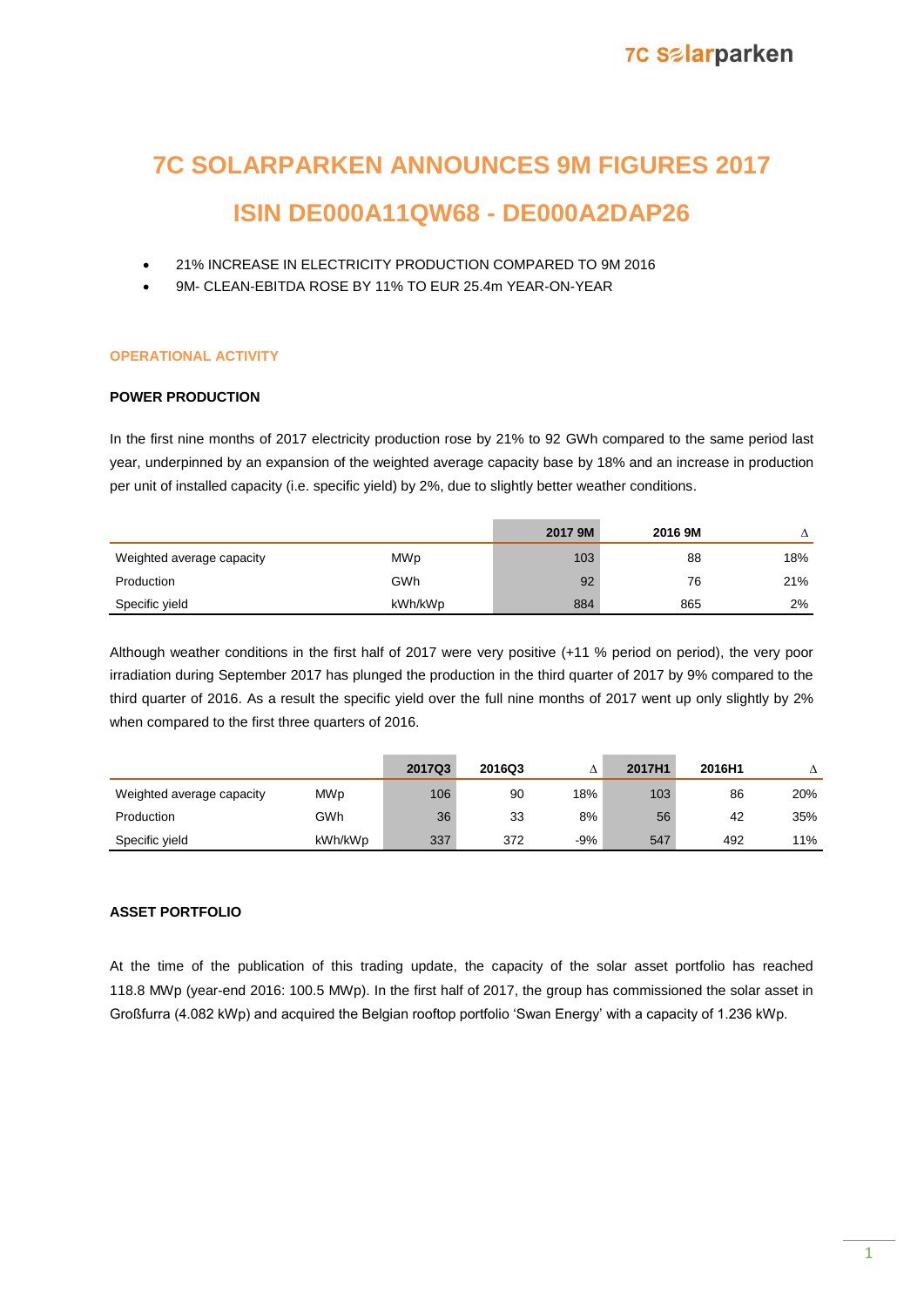## **7C Salarparken**

|    | <b>INVESTMENTS</b>              | 2017 9M        |                                   | 2016 9M        |
|----|---------------------------------|----------------|-----------------------------------|----------------|
|    | Project                         | Capacity (kWp) | <b>Projekt</b>                    | Capacity (kWp) |
| Q1 | Großfurra                       | 4.082          | Fahrenholz                        | 2.005          |
| Q2 | Swan Energy                     | 1.236          | Wandersleben                      | 1.423          |
|    |                                 |                | Groß-Stieten                      | 1.434          |
|    |                                 |                | Neubukow                          | 857            |
| Q3 | Grafentraubach III              | 746            | Halberstadt                       | 240            |
|    | Nettgau (under construction)    | 750            | Goldberg (under construction)     | 1.750          |
|    | Goldberg 2 (under construction) | 257            | Schönebeck                        | 3.496          |
|    | Bitterfeld (under construction) | 4.606          |                                   |                |
| Q4 | Rüsselsheim                     | 6.661          | Mühlgrün                          | 1.000          |
|    |                                 |                | Ludwigsfelde (under construction) | 1.316          |
|    |                                 |                | Großfurra (ready-to-build)        | 4.082          |

In the third quarter an additional solar asset at the site in Grafentraubach (746 kWp) was taken into operation, whereas the new-build project Nettgau (750 kWp), Goldberg 2 (257 kWp) and Bitterfeld (4,606 kWp) were under construction during the third quarter 2017. The projects Nettgau and Goldberg have been commissioned at the time of this publication. In the last quarter of 2017, the group has also acquired the largest solar project in its history, the rooftop installation in Rüsselsheim with a capacity of 6,661 kWp.

The group has not made any divestments during the first nine months of 2017, whereas in 2016 the solar asset Blumenthal (3.1 MWp) was divested.

### **OPERATIONAL RESULTS**

The revenues of the nine months of 2017 reached EUR 29.4m, which is a 11% increase compared to the same period in 2016 (EUR 26.5m). The strong revenue growth was due to the slightly better weather conditions as well as the full period effect of the investments made during 2016 and additions in the first none months of 2017. During the first half of 2016 revenues still included sales of services by Sonnenbatterie Center Franken GmbH (EUR 0.4m). This company did not contribute any revenues to the reporting period, as it was deconsolidated in the financial year 2016. When excluding the revenues of Sonnenbatterie Center Franken GmbH over the first half year of 2016, revenues in the reporting period, would have increased by 13% compared to the first nine months of 2016.

| in TEUR       | 2017 9M | 2016 9M | ∸   |
|---------------|---------|---------|-----|
| Sales         | 29.410  | 26.502  | 11% |
| <b>EBITDA</b> | 26.878  | 24.878  | 8%  |

The earnings before Interest, taxes, depreciation and amortization (EBITDA) for the reporting period were EUR 26.9m, which is a 8 % increase compared to the first nine months of 2016.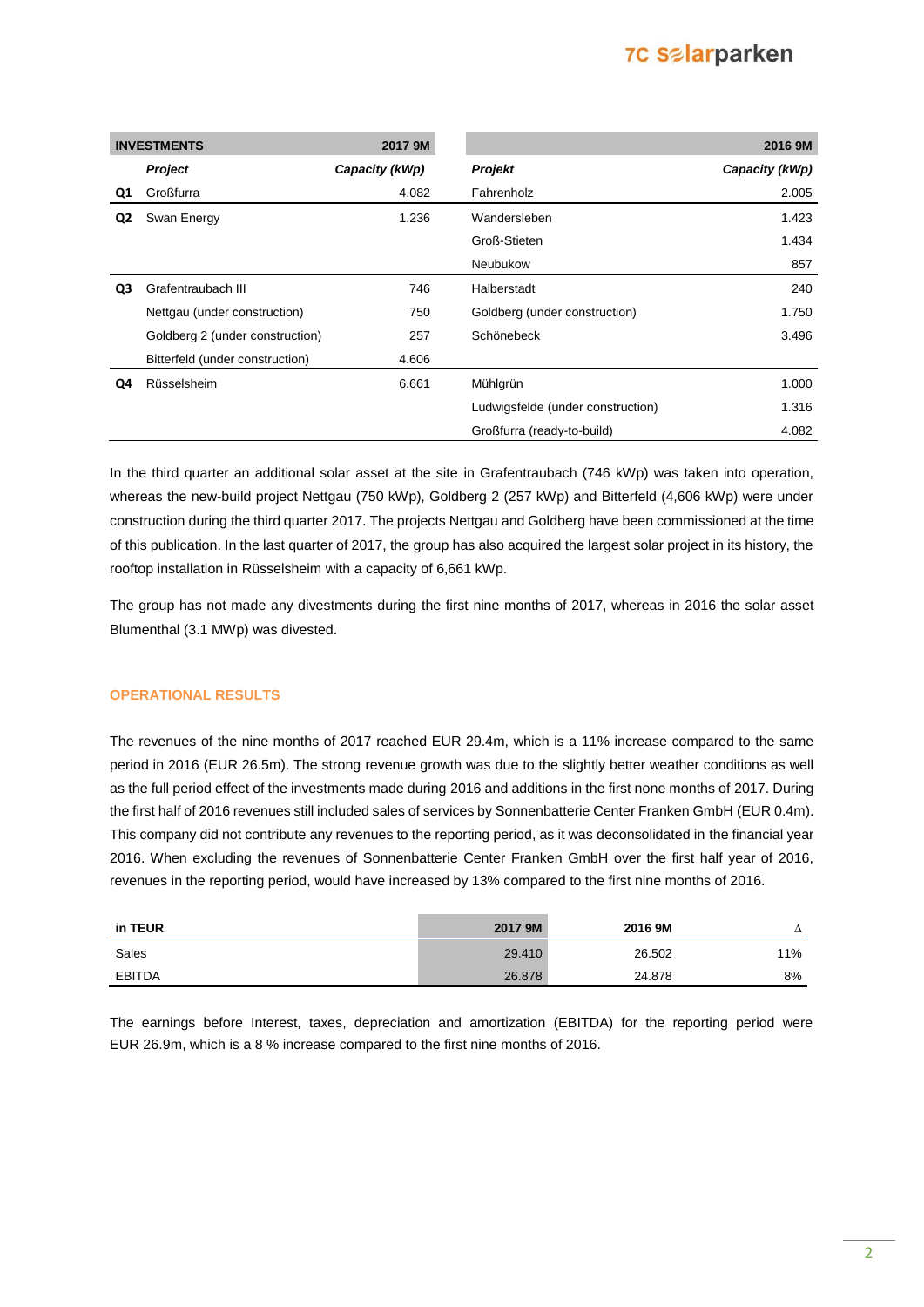## **7C Salarparken**

| EUR Mio.                              | 2017 9M | 2016 9M |
|---------------------------------------|---------|---------|
| <b>EBITDA</b>                         | 26.9    | 24.9    |
| Transaction & Restructuring costs     | 0,1     | 0,1     |
| Damages received                      | $-0.9$  | $-0,0$  |
| Gain from sale of assets              | $-0,1$  | $-0,4$  |
| Gain from bargain purchases (Badwill) | $-0.5$  | $-1,7$  |
| Balance of provisions                 | $-0,1$  | 0,0     |
| <b>Clean EBITDA</b>                   | 25,4    | 22,9    |

The reported EBITDA of EUR 26.9m contains an one-off other operating income in the amount of EUR 0.9m related to settlements within the context of the Optimization 2.0 program. In the previous year, EBITDA has been positively impacted by a gain of the deconsolidation of Solarpark Sonnenberg GmbH & Co. KG, which held the Blumenthal solar asset (EUR 0.4m), whereas during the reporting period a plot of land in Grafentraubach was sold off, leading to an exceptional gain from the sale of assets of EUR 0.1m.

In executing two business combinations during the first nine months of 2017, one-off gains from bargain purchases (badwill) in the amount of EUR 0.5m were earned, compared to exceptional gains from business combinations of EUR 1.7m in the first three quarters of 2016. As a result the clean EBITDA in the reporting period amounted to EUR 25.4m, which is an increase of 11% compared to the first three quarters of 2016.

### **FINANCIAL POSITION**

Compared to December, 31<sup>st</sup> 2016, the liquidity position went up by 33.2% to EUR 39.8m at the end of the third quarter 2017. Group financial debt in the amount of EUR 181.4 Mio. was down by 2.8%. As a result net debt of EUR 141.6 Mio. came in 9.6% lower compared to the end of the financial year 2016.

| <b>NET DEBT (in TEUR)</b> | 30.09.17 | 31.12.16 |         |
|---------------------------|----------|----------|---------|
| Financial debt            | 181.393  | 186.548  | $-2.8%$ |
| Cash & Cash Equivalents   | 39.836   | 29.896   | 33,2%   |
| Net Debt                  | 141.557  | 156.652  | $-9.6%$ |

### **OTHER MAJOR EVENTS AFTER THE THIRD QUARTER 2017**

### **ACQUISITION OF 6.7 MWP SOLAR ASSET**

In November 2017, 7C Solarparken acquired a rooftop solar asset in Rüsselsheim, which was commissioned in 2011. In normal weather conditions, the PV installation will add an annual EBITDA of EUR 1.4m to the group. The installation was financed by multiple project finance loans amounting to EUR 9m with interest rates between 1.95% and 3.49%.

### **PRIVATE PLACEMENT OF EUR 4.63 MIO**

In November 2017, 7C Solarparken AG increased the capital by issuing 2.0m shares at an issue price of EUR 2.35 per share, thereby adding total funds of EUR 4.63m.